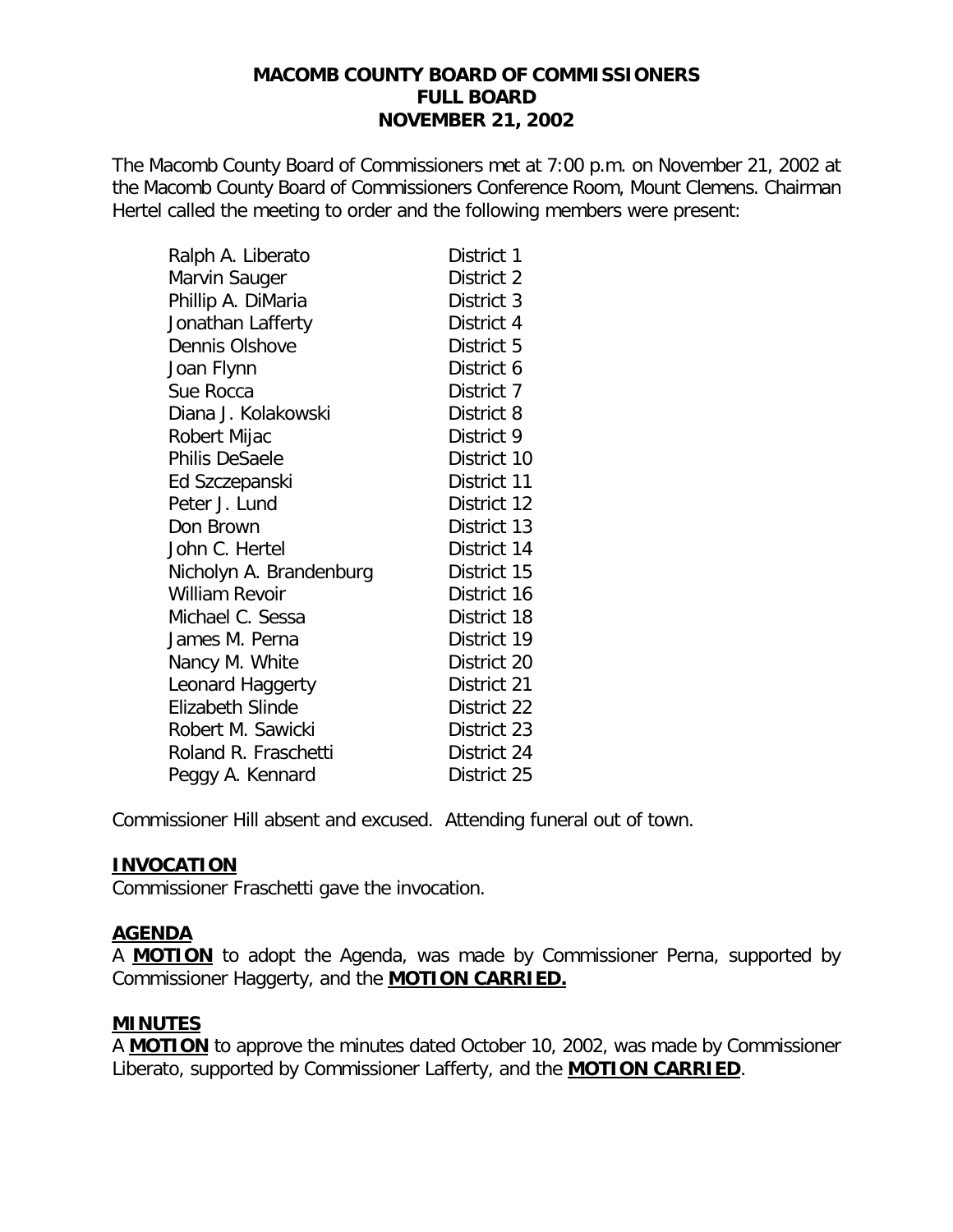# **PUBLIC PARTICIPATION**

# *David Nesbit, 8675 Canal Road, Sterling Heights*

Represents Community Help Charities of Michigan. Spoke regarding a proposal to the Board of Commissioners to re-open the payroll deduction for employees to give to charities.

## *James Casser, 39484 Willmarth, Harrison Township*

President of the Fraser Flying Club. Spoke regarding the concerns of the club that the property they now are leasing will be taken away from the flying club if the Childhelp USA building is allowed to be built. The flying club has been leasing the property since May 22, 1974.

# *Michael Sucaet, Armada Township*

Counsel for the Greater Detroit Auxiliary of Childhelp USA spoke in support of the lease agreement between the County of Macomb and Childhelp USA.

## **COMMITTEE REPORTS:**

# *COMMUNITY SERVICES COMMITTEE – November 12, 2002*

The Clerk read the recommendations from the Community Services Committee and a **MOTION** was made by Chairperson Brandenburg, supported by Vice-Chairperson Kennard, to adopt the committee recommendations.

- 1. AUTHORIZE THE MACOMB COUNTY COMMUNITY SERVICES AGENCY TO SUBMIT THE WEATHERIZATION ASSISTANCE PROGRAM LOCAL SERVICE PLAN AMENDMENT #2 FOR PY01-02.
- 2. AUTHORIZE THE MACOMB COUNTY COMMUNITY SERVICES AGENCY TO SUBMIT AN APPLICATION TO THE DEPARTMENT OF EDUCATION TO RECEIVE REIMBURSEMENT AND FOOD THROUGH THE EMERGENCY FOOD ASSISTANCE PROGRAM.
- 3. AUTHORIZE THE MACOMB COUNTY COMMUNITY SERVICES AGENCY TO SUBMIT AN APPLICATION AND RECEIVE \$36,779 FROM THE SUBURBAN MOBILITY AUTHORITY FOR REGIONAL TRANSPORTATION (SMART) FOR THE SPECIALIZED SERVICES OPERATING ASSISTANCE PROGRAM TO SERVE THE ELDERLY AND PERSONS WITH DISABILITIES.
- 4. AUTHORIZE MACOMB MSU EXTENSION TO RECEIVE AN ADDITIONAL \$6,500 FROM MSU TO CONTINUE SUPPORT OF THE HOME HORTICULTURE EDUCATION PROGRAM IN MACOMB COUNTY FROM OCTOBER 21, 2002 UNTIL FUNDS ARE FULLY EXPENDED.
- 5. AUTHORIZE THE RENEWAL FOR MSU EXTENSION SERVICE TO ACCEPT \$2,500 FROM THE COMMUNITY SERVICES AGENCY, HEADSTART PROGRAM, FOR PROVIDING EDUCATIONAL PROGRAMS TO THE HEADSTART PARENTS FOR THE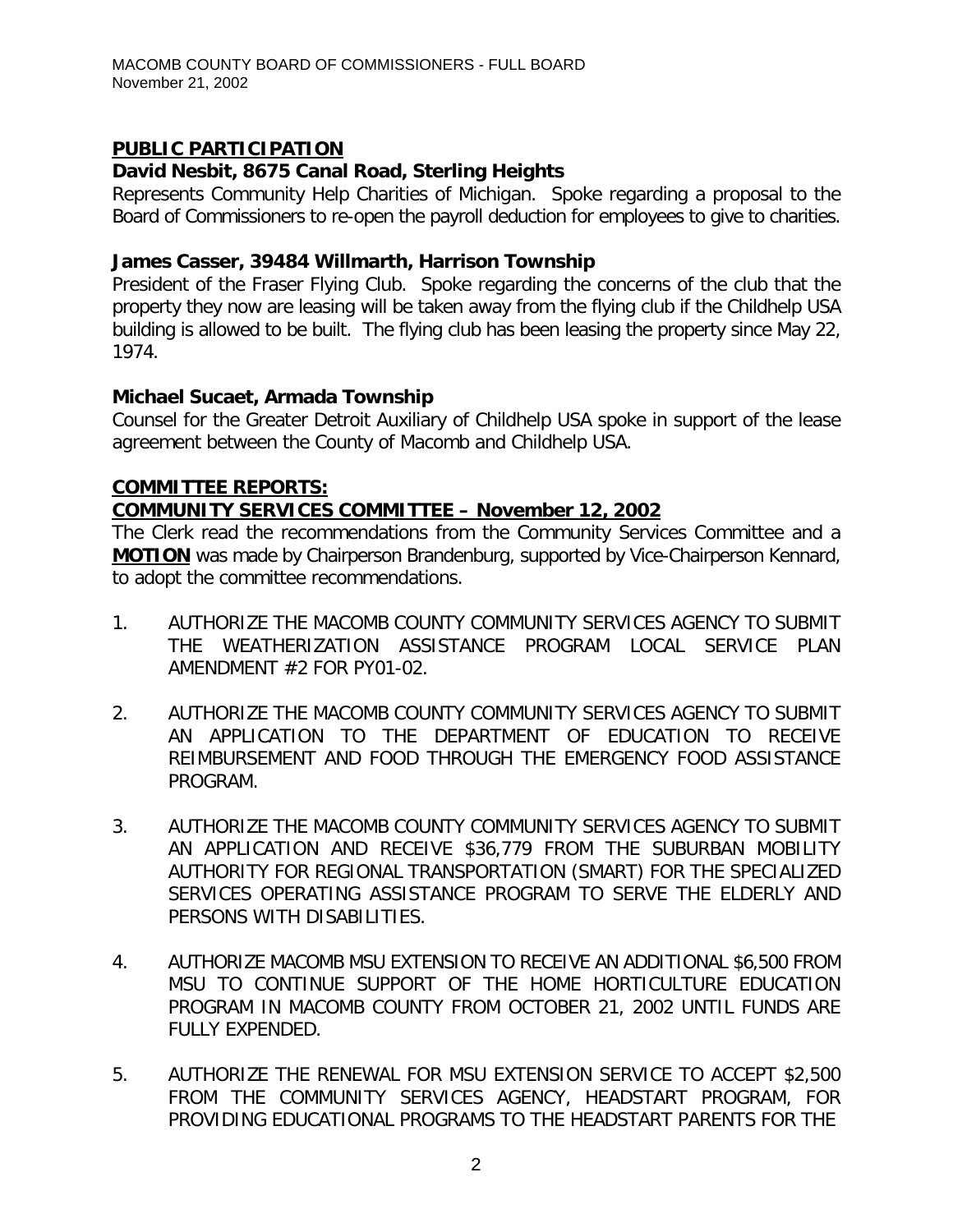2002/2003 FISCAL YEAR AND FOR SUBSEQUENT YEARS AS EACH AGENCY AGREES.

### **THE MOTION CARRIED.**

*LEGISLATIVE & ADMINISTRATIVE SERVICES COMMITTEE – November 13, 2002* The Clerk read the recommendations from the Legislative & Administrative Services Committee and a **MOTION** was made by Chairperson Mijac, supported by Vice-Chairperson Rocca, to adopt the committee recommendations.

1. APPROVE THE PURCHASE OF THE FOLLOWING MISCELLANEOUS DEPARTMENT REQUESTS:

ONE FILE SERVER, FOUR HARD DRIVES, FIVE GRAPHICS WORKSTATIONS AND ASSOCIATED arclMS SOFTWARE AND TRAINING FOR THE PLANNING AND ECONOMIC DEVELOPMENT DEPARTMENT AT A COST NOT TO EXCEED \$42,404.96; FUNDING IS AVAILABLE IN THE 2002 PLANNING AND ECONOMIC DEVELOPMENT – SPECIAL AERIAL PHOTO FUND – EQUIPMENT ACCOUNT;

ONE SET OF ADOBE SOFTWARE, FIVE COPIES OF ADOBE MANAGER, FIVE COPIES OF MS PROJECT 2000, ONE COPY OF ESRI ArcPRESS LICENSE, ONE COPY OF QUARK EXPRESS AND TWO ONE-YEAR SUBSCRIPTIONS TO NEW HORIZONS FOR THE PLANNING AND ECONOMIC DEVELOPMENT DEPARTMENT AT A COST NOT TO EXCEED \$8,885.00; FUNDING IS AVAILABLE IN THE 2002 PLANNING AND ECONOMIC DEVELOPMENT – SPECIAL MAPS/PUBLICATION FUND – DATA PROCESSING SUPPLIES ACCOUNT;

ONE FILE SERVER AND ONE BACK-UP UNIT FOR THE PLANNING AND ECONOMIC DEVELOPMENT DEPARTMENT AT A COST NOT TO EXCEED \$25,874.00; FUNDING IS AVAILABLE IN THE COMMUNITY DEVELOPMENT BLOCK GRANT;

ONE SCANNER FOR THE PLANNING AND ECONOMIC DEVELOPMENT DEPARTMENT AT A COST NOT TO EXCEED \$6,125.00; FUNDING IS AVAILABLE IN THE 2002 PLANNING AND ECONOMIC DEVELOPMENT – DATA PROCESSING SUPPLIES ACCOUNT;

THREE STANDARD DESKTOP PERSONAL COMPUTERS, ONE LAPTOP COMPUTER, FOUR MS OFFICE STANDARD BUSINESS SOFTWARE, TWO STANDARD LASER PRINTERS, ONE PROJECTOR AND ONE arcVIEW SOFTWARE UPGRADE FOR PUBLIC HEALTH AT A COST NOT TO EXCEED \$13,645.63; FUNDING IS AVAILABLE IN THE 2002 HEALTH – DEPARTMENT BUDGET – EQUIPMENT ACCOUNT; AND

ONE STANDARD DESKTOP PERSONAL COMPUTER, ONE MS OFFICE STANDARD BUSINESS SOFTWARE AND ONE INKJET PRINTER FOR PUBLIC HEALTH AT A COST NOT TO EXCEED \$1,581.54; FUNDING IS AVAILABLE IN THE 2002 HEALTH – TOBACCO PREVENTION GRANT – SEMHA ACCOUNT.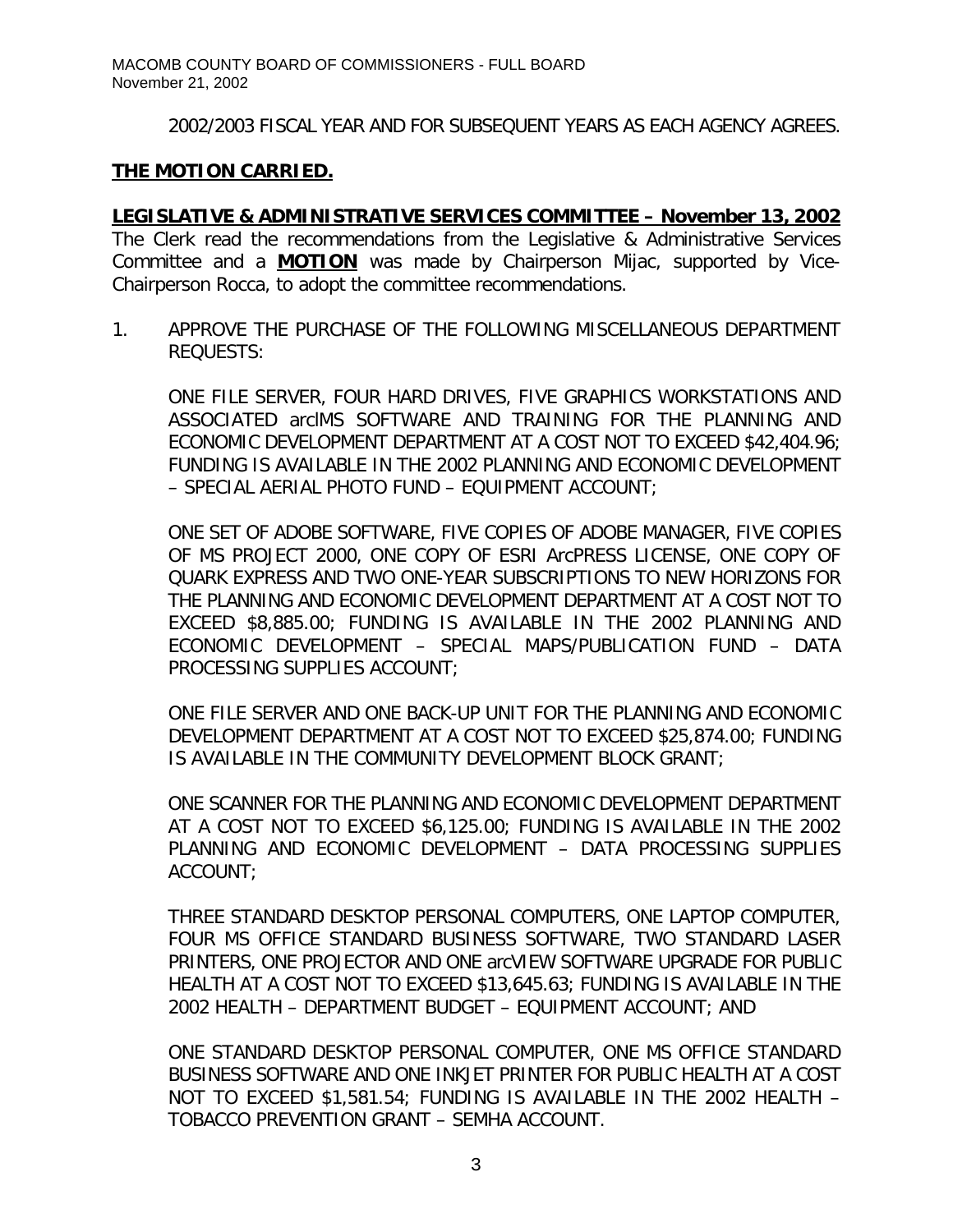MACOMB COUNTY BOARD OF COMMISSIONERS - FULL BOARD November 21, 2002

2. APPROVE THE ISSUANCE OF THE REIMBURSEMENT SYSTEM REQUEST FOR PROPOSAL (RFP).

### **THE MOTION CARRIED.**

### *JUSTICE AND PUBLIC SAFETY COMMITTEE – November 14, 2002*

The Clerk read the recommendation from the Justice and Public Safety Committee and a **MOTION** was made by Chairperson DiMaria supported by Vice-Chairperson Olshove to adopt the committee recommendation.

1. ACCEPT AND ENTER INTO A GRANT AGREEMENT FOR THE 2002 STATE DOMESTIC PREPAREDNESS PROGRAM IN THE AMOUNT OF \$147,969.00 FOR THE PURCHASE OF EQUIPMENT AND \$4,500.00 FOR A WEAPONS OF MASS DESTRUCTION (WMD) EXERCISE.

### **THE MOTION CARRIED.**

### *HEALTH SERVICES COMMITTEE – November 14, 2002*

The Clerk read the recommendation from the Operational Services Committee and a **MOTION** was made by Chairperson White, supported by Vice-Chairperson Haggerty, to adopt the committee recommendation.

1. AUTHORIZE THE HEALTH DEPARTMENT TO EMPHASIZE SPECIFIC AREAS OF DEPARTMENTAL ACTIVITY FOR 2003.

### **THE MOTION CARRIED.**

### *OPERATIONAL SERVICES COMMITTEE – November 15, 2002*

The Clerk read the recommendations from the Operational Services Committee and a **MOTION** was made by Vice-Chairperson Lafferty, supported by Commissioner DiMaria, to adopt the committee recommendations.

Commissioner Brandenburg asked to separate Motion #1. There were **NO** objections.

A vote was taken on the following:

- 2. APPROVE AN AMENDMENT TO THE T-MOBILE LEASE AGREEMENT FOR A TOTAL AMOUNT OF \$2,000 PER MONTH.
- 3. AUTHORIZE PAYMENT FOR THE WORK PERFORMED AS FOLLOWS:

| CLEMENS CENTER  | THE DAILEY COMPANY                   | \$205.650.00 |
|-----------------|--------------------------------------|--------------|
| MARTHA T. BERRY | EDMUND LONDON & ASSOC.               | 3.850.79     |
| MARTHA T BERRY  | FILIS DON MICHIGAN                   | 753.990.52   |
| COURT BUILDING  | PROJECT CONTROL SYSTEMS              | 114.651.00   |
| YOUTH HOME      | PROJECT CONTROL SYSTEMS 1,712,780.59 |              |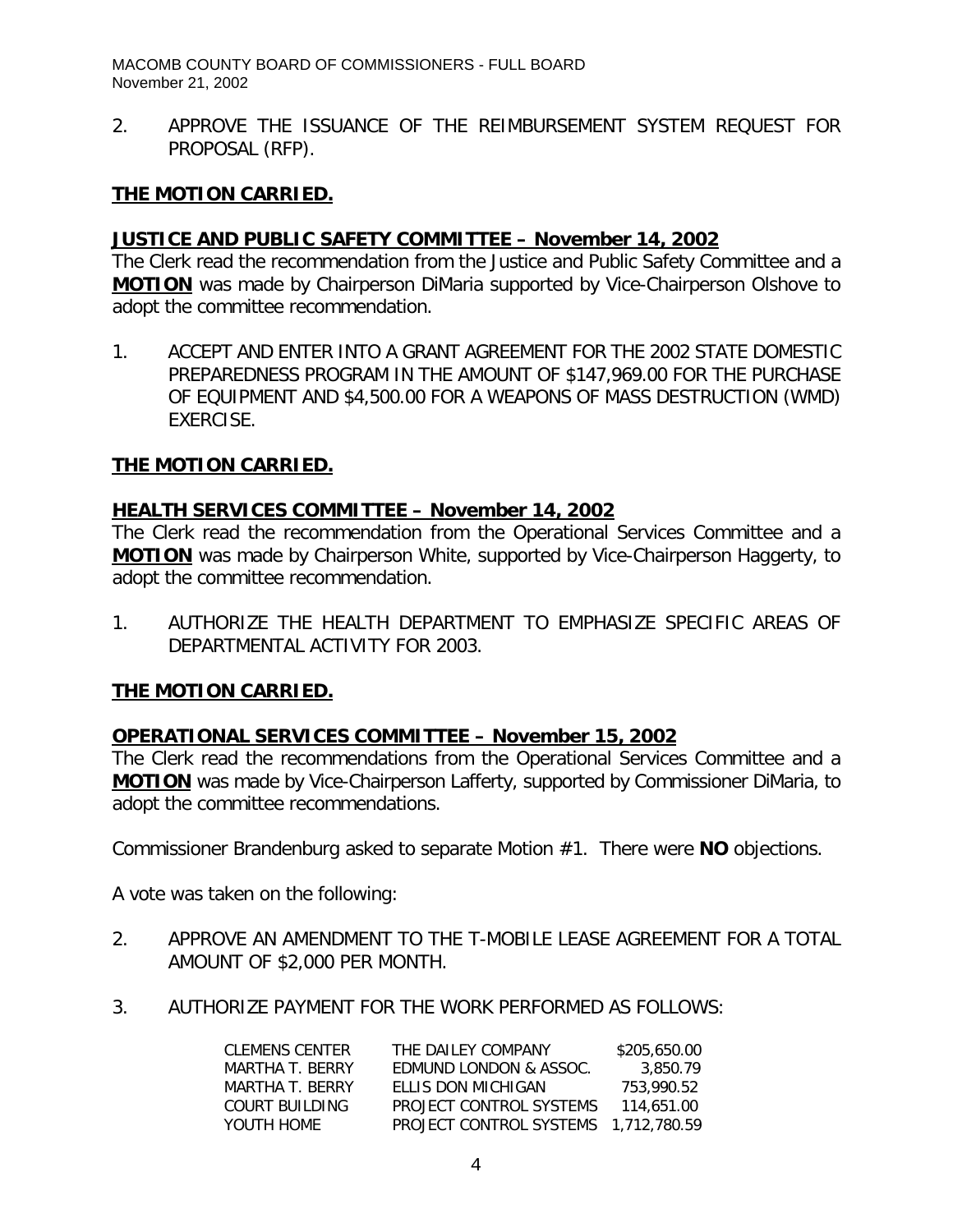| COURT BUILDING | STRAT WOLD ARCHITECTS    |           |
|----------------|--------------------------|-----------|
|                | & ENGINEERS              | 4.167.79  |
| YOUTH HOME     | <b>WAKELY ASSOCIATES</b> | 11,163.52 |

FURTHER, FUNDS ARE AVAILABLE IN THE CAPITAL BUDGET.

- 4. CONCUR WITH THE FLEET MANAGER AND APPROVE THE PURCHASE OF ONE 2003 FORD F-250 PICKUP TRUCK FOR THE HEALTH DEPARTMENT'S ANIMAL SHELTER TO THE LOWEST RESPONSIBLE BIDDER, VARSITY FORD, ANN ARBOR, MICHIGAN IN THE AMOUNT OF \$18,160.00; FUNDS ARE AVAILABLE FROM THE HEALTH DEPARTMENT'S REVOLVING FUND.
- 5. CONCUR WITH THE FLEET MANAGER AND APPROVE THE PURCHASE OF NINE 2003 FORD CROWN VICTORIA POLICE INTERCEPTORS FOR THE SHERIFF'S DEPARTMENT TO THE LOWEST RESPONSIBLE BIDDER, SIGNATURE FORD, PERRY, MICHIGAN, IN THE AMOUNT OF \$177,795.00; FUNDS ARE AVAILABLE FROM THE 2003 FURNITURE & EQUIPMENT ACCOUNT.
- 6. CONCUR WITH THE PURCHASING MANAGER AND PURCHASE ONE IR-5000 DIGITAL COPY SYSTEM FOR THE SHERIFF'S DEPARTMENT FROM OUR CONTRACTED VENDOR, IKON OFFICE SOLUTIONS, WITH A GSA PRICE OF \$12,136.00 WITH MAINTENANCE OF .0099 PER COPY; FUNDS ARE AVAILABLE FROM THE CONVENIENCE COPIER FUND.
- 7. CONCUR WITH THE PURCHASING MANAGER AND AWARD THE PURCHASE OF A PHOTO LAB SYSTEM FOR THE SHERIFF'S DEPARTMENT FROM A SOLE SOURCE VENDOR, LOGIX, INC., IN THE AMOUNT OF \$29,007.40; FUNDS ARE AVAILABLE FROM THE FURNITURE AND EQUIPMENT REPLACEMENT FUND.
- 8. CONCUR WITH THE PURCHASING MANAGER AND AWARD A ONE-YEAR RENEWAL OF THE 2003 AUCTIONEERING SERVICES CONTRACT TO THE LOWEST RESPONSIBLE BIDDER, CRYDERMAN & ASSOCIATES AT 4.49% OF GROSS SALES.
- 9. CONCUR WITH THE PURCHASING MANAGER AND AWARD THE PURCHASE OF THE 2003 FILE FOLDERS FOR THE CLERK'S OFFICE FROM THE LOWEST RESPONSIBLE BIDDER, AMES COLOR FILE, IN THE AMOUNT OF \$15,318.00; FUNDS ARE AVAILABLE FROM THE CLERK'S OUTSIDE PRINTING ACCOUNT.

## **THE MOTION CARRIED**.

### **SEPARATED MOTION**

1. APPROVE THE REQUEST BY COMMUNITY CENTRAL BANK REGARDING VACATING OF EASEMENT AT THE CLEMENS CENTER, AS OUTLINED IN THEIR NOVEMBER 8, 2002 CORRESPONDENCE.

**THE MOTION CARRIED**, with Commissioner Brandenburg voting **NO**.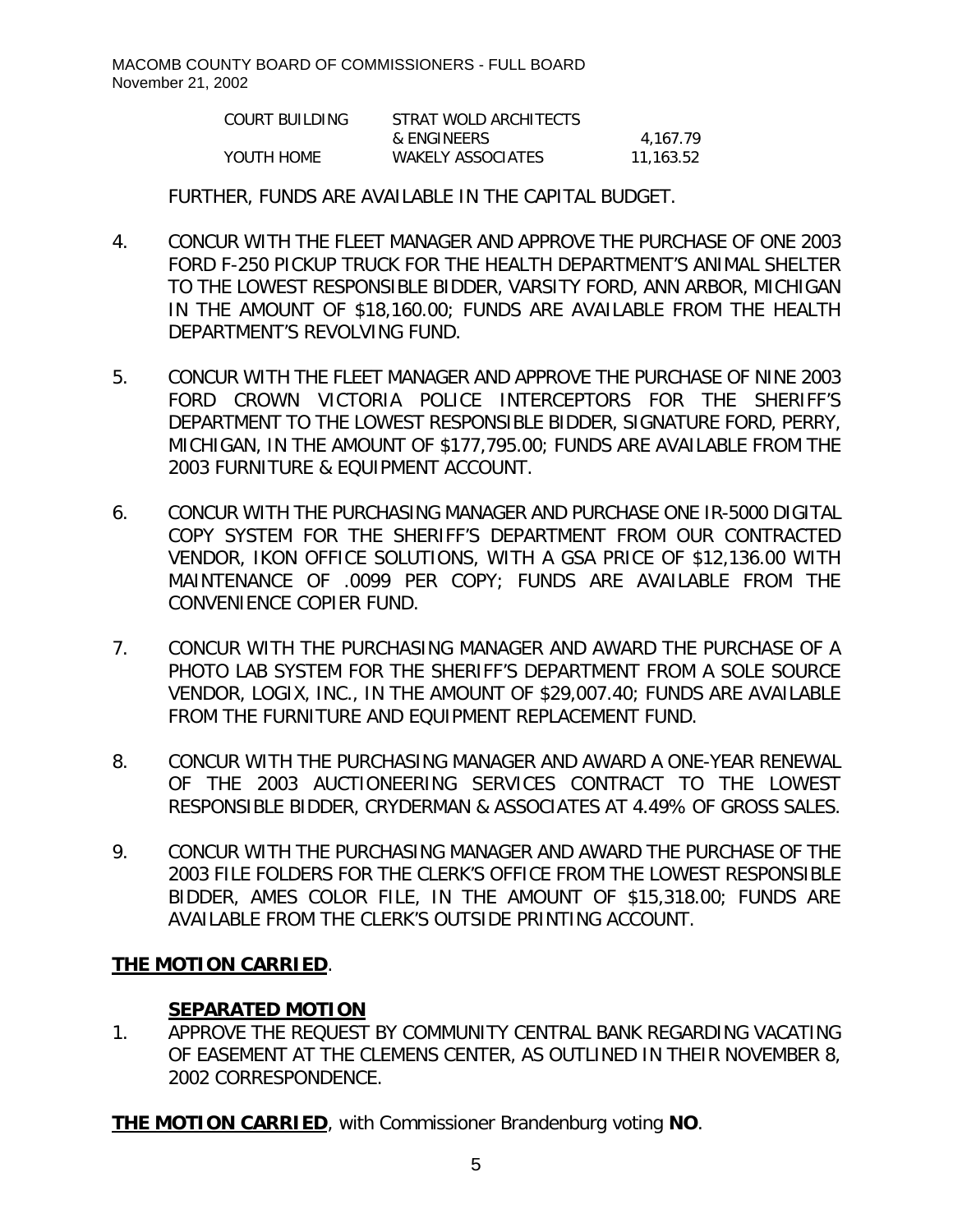### *PERSONNEL COMMITTEE –November 18, 2002*

The Clerk read the recommendations from the Personnel Committee and a **MOTION** was made by Chairperson Liberato, supported by Vice-Chairperson Haggerty, to adopt the committee recommendations.

Commissioners Brandenburg, Sessa and Revoir asked their **NO** votes be recorded on Motion #8. There were **NO** objections.

Commissioner Sauger asked to separate Motion #2. There were **NO** objections.

Commissioner Kolakowski asked to separate Motion #7. There were **NO** objections.

A vote was taken on the following:

- 1. RECONFIRM THE FOLLOWING VACANCIES:
	- 1. ONE TYPIST CLERK IV CIRCUIT COURT–FAMILY
	- 2. TWO PROGRAM DIRECTORS COMMUNITY MENTAL HEALTH 3. ONE REGISTERED NURSE COMMUNITY MENTAL HEALTH 4. ONE THERAPIST II COMMUNITY MENTAL HEALTH 5. ONE CASHIER II COUNTY CLERK 6. ONE CHIEF DEPUTY CLERK COUNTY CLERK 7. ONE SUPERVISOR OF RECORDS COUNTY CLERK 8. ONE HOUSEKEEPER I/II FACILITIES & OPERATIONS 9. ONE ASSISTANT DIETARY MARTHA T. BERRY **SUPERVISOR** 10. ONE LPN MARTHA T. BERRY 11. ONE NURSE AIDE MARTHA T. BERRY 12. ONE NURSE AIDE, REHABILITATION MARTHA T. BERRY 13. ONE DEPUTY SHERIFF
	- 14. ONE SERGEANT SHERIFF
	-

COURT (JUV. DIVISION)

15. ONE DIRECTOR VETERANS AFFAIRS

- 3. APPROVE THE TITLE CHANGE ONLY FOR CORRECTIONS CORPORAL CLASSIFICATION TO CORRECTIONS SERGEANT-1 IN THE MACOMB COUNTY SHERIFF'S DEPARTMENT.
- 4. APPROVE THE TITLE CHANGES FOR CERTAIN POSITIONS AT THE MACOMB COUNTY PROBATE COURT.
- 5. APPROVE THE RECLASSIFICATION OF ONE VACANT PART-TIME THERAPIST II POSITION TO ONE PART-TIME ACCOUNT CLERK II POSITION IN THE COMMUNITY MENTAL HEALTH DEPARTMENT.
- 6. APPROVE THE RECLASSIFICATION OF ONE VACANT THERAPIST II POSITION TO ONE CASE MANAGER II POSITION IN THE COMMUNITY MENTAL HEALTH DEPARTMENT.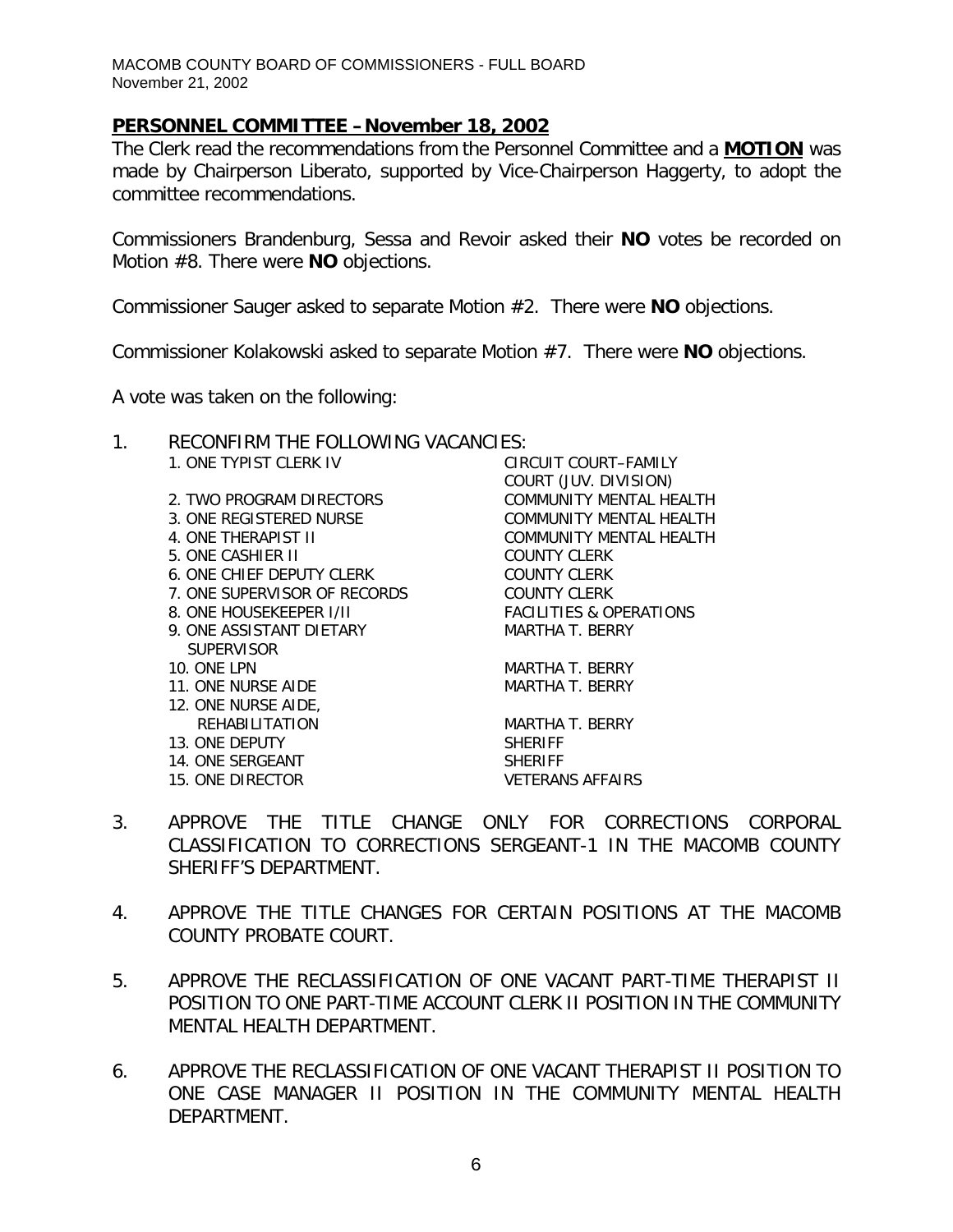MACOMB COUNTY BOARD OF COMMISSIONERS - FULL BOARD November 21, 2002

- 8. APPROVE THE ELIMINATION OF THE RECONFIRMATION PROCEDURE FOR COUNTY DEPARTMENTS OPERATING ON A 24 HOUR PER DAY, 7 DAY PER WEEK SCHEDULE (MARTHA T. BERRY, SHERIFF'S DEPARTMENT AND YOUTH HOME).
- 9. APPROVE A REQUEST FOR PROPOSAL (RFP) BE PREPARED AND ISSUED FOR THE COUNTY'S EMPLOYEE ASSISTANCE PROGRAM SERVICES.

# **THE MOTION CARRIED.**

## **SEPARATED MOTION**

2. APPROVE THE PROPOSAL TO OFFER HEARING AID COVERAGE TO MACOMB COUNTY RETIREES COVERED BY BLUE CROSS TRADITIONAL AND PPO HEALTH PLANS AT THE RETIREE'S EXPENSE.

Commissioner Sauger commended and thanked the board for assisting the retirees in this matter.

# **THE MOTION CARRIED.**

### **SEPARATED MOTION**

7. APPROVE THE SALARY RANGES FOR THE POSITIONS OF GRANT COORDINATOR AND COMMUNITY RELATIONS COORDINATOR IN THE PLANNING AND ECONOMIC DEVELOPMENT DEPARTMENT.

Commissioner Kolakowski questioned the job description for the Community Relations Coordinator position. She stated the job description sounds like the functions currently handled by the board staff.

A discussion ensued.

A **MOTION TO REFER** back to committee was made by Commissioner DeSaele, supported by Commissioner Brandenburg.

The discussion continued.

**A MOTION TO AMEND THE MOTION TO REFER** was made by Commissioner Lafferty, supported by Commissioner DeSaele, to refer the position of Community Relations Coordinator **ONLY** back to committee. **THE AMENDED MOTION TO REFER CARRIED.**

## **SEPARATED MOTION**

7. APPROVE THE SALARY RANGE FOR THE POSITION OF GRANT COORDINATOR IN THE PLANNING AND ECONOMIC DEVELOPMENT. *FURTHER; THAT THE POSITION OF COMMUNITY RELATIONS COORDINATOR AND THE SALARY RANGE IN THE PLANNING AND ECONOMIC DEVELOPMENT DEPARTMENT BE REFERRED BACK TO COMMITTEE.*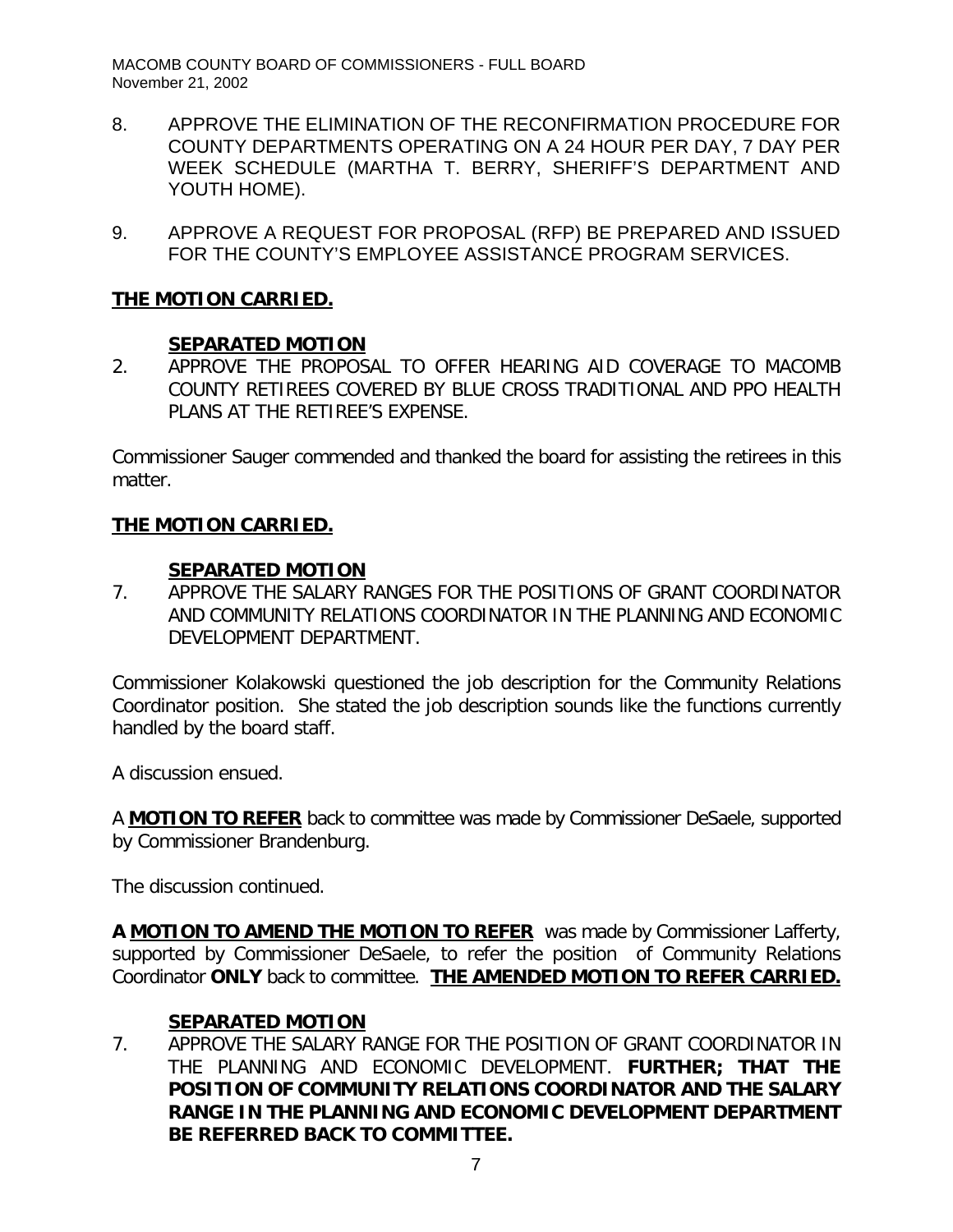# **THE MOTION CARRIED.**

# *FIANCE COMMITTEE – November 20, 2002*

The Clerk read the recommendations from the Finance Committee and a **MOTION** was made by Chairperson Perna, supported by Vice-Chairperson Slinde, to adopt the committee recommendations.

The following NO votes were recorded from committee:

*Contraceptives*: Brandenburg, Liberato, Rocca, Revoir and Szczepanski voting **NO**. *University of Michigan*: Brandenburg and Slinde voting **NO**.

Commissioner Lafferty asked to separate Motion #6. There were **NO** objections.

A vote was taken on the following:

- 1. APPROVE THE INTER-DEPARTMENTAL LINE ITEM BUDGET ADJUSTMENTS AS SUBMITTED BY THE FINANCE DEPARTMENT.
- 2. APPROVE THE MONTHLY BILLS (WITH CORRECTIONS, DELETIONS AND/OR ADDENDA) AND AUTHORIZE PAYMENT; FURTHER, TO APPROVE THE PAYROLL FOR THE PERIODS OCTOBER 11, 18 (COLA) AND 25 AND NOVEMBER 8, 2002, IN THE TOTAL AMOUNT OF \$13,070,220.24, WITH NECESSARY MODIFICATIONS TO THE APPROPRIATIONS.
- 3. APPROVE THE RECOMMENDATION FROM THE DIRECTOR OF RISK MANAGEMENT AND SAFETY TO RENEW THE COUNTY EMPLOYEE'S BLUE CARE NETWORK AND HEALTH ALLIANCE PLAN COVERAGE FOR THE CONTRACT YEAR BEGINNING JANUARY 1, 2003 THROUGH DECEMBER 31, 2003.
- 4. A MOTION WAS MADE BY BRANDENBURG, SUPPORTED BY SAWICKI, TO RECOMMEND THAT THE BOARD OF COMMISSIONERS APPROVE A THREE YEAR AGREEMENT BETWEEN MACOMB COUNTY AND FLEXBEN CORPORATION, AN IRS CODE SECTION 125 FLEXIBLE SPENDING ADMINISTRATOR.
- 5. AUTHORIZE A REQUEST FOR PROPOSAL FOR A VENDOR TO HOST THE 14<sup>TH</sup> ANNUAL VOLUNTEER DINNER AND AWARDS CEREMONY.
- 7. AWARD THE PRINTING OF THE 2003 ANNUAL REPORT TO TWEEDLE LITHO AT A COST OF \$65,745.00, WITH FUNDS AVAILABLE FROM THE 2003 ANNUAL REPORT FUND.

## **THE MOTION CARRIED.**

## **SEPARATED MOTION**

6. ADJUST THE MILEAGE REIMBURSEMENT RATE AND MEAL ALLOWANCE TO EQUATE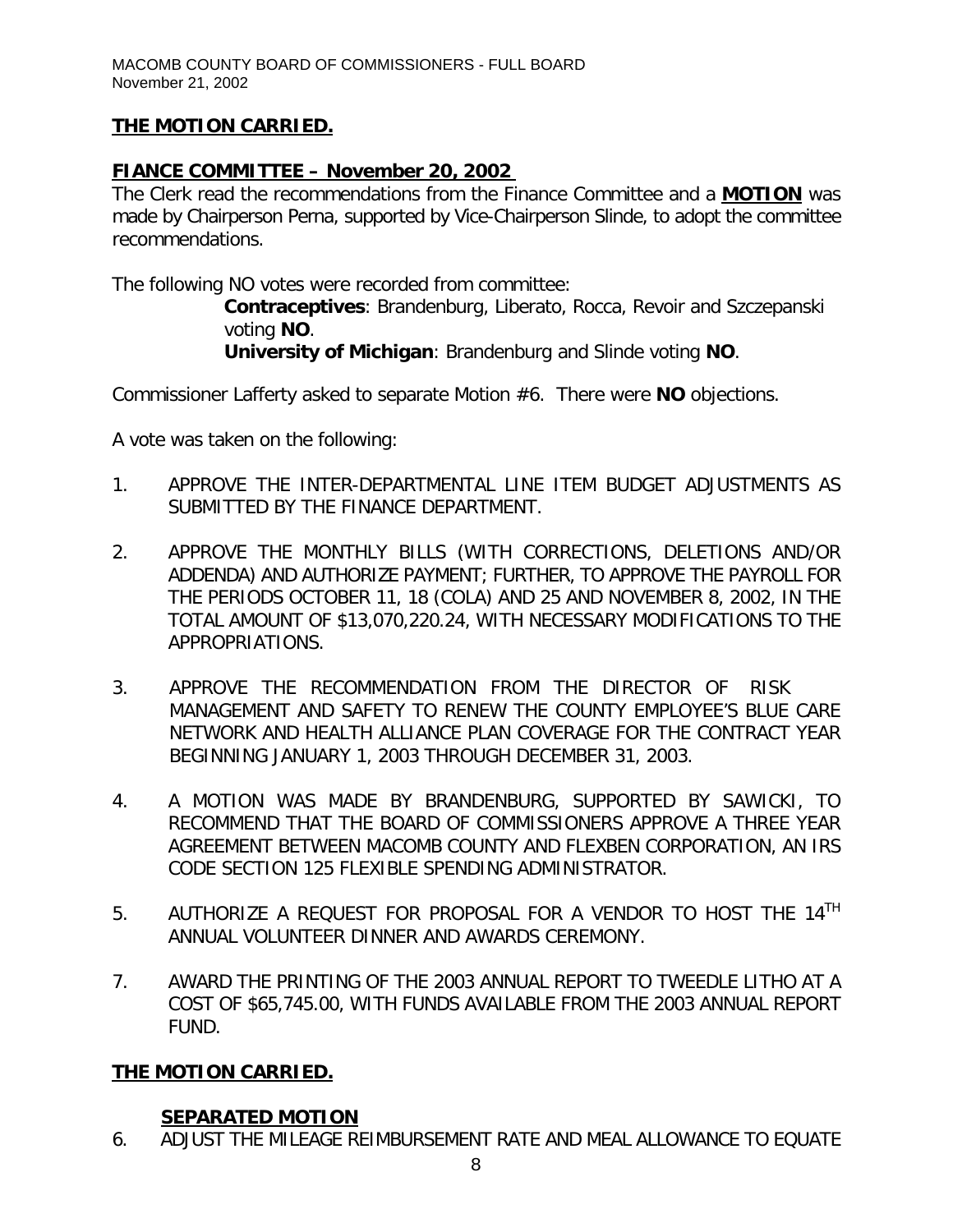THE RATES PAID BY THE STATE OF MICHIGAN EFFECTIVE OCTOBER 1<sup>ST</sup> OF EACH YEAR; THEREFORE, EFFECTIVE OCTOBER 1, 2002, THE MILEAGE REIMBURSEMENT RATE WILL INCREASE TO THIRTY-SIX CENTS PER MILE AND THE DAILY MEAL ALLOWANCE FOR EMPLOYEES WILL REMAIN THE SAME AT \$30.75 PER DAY IN COMPLIANCE WITH THE STATE OF MICHIGAN RATES; FURTHER, THE FINANCE DIRECTOR IS DIRECTED TO NOTIFY EACH ELECTED OFFICIAL AND DEPARTMENT HEAD OF THE ABOVE-NOTED RATES; FINALLY, COUNTY COMMISSIONERS WOULD NO LONGER BE ELIGIBLE TO RECEIVE MILEAGE REIMBURSEMENT TO ATTEND COUNTY COMMITTEE AND BOARD MEETINGS.

A **MOTION TO AMEND** was made by Commissioner Lafferty, supported by Commissioner DiMaria, to eliminate from the motion the following language:

*FINALLY, COUNTY COMMISSIONERS WOULD NO LONGER BE ELIGIBLE TO RECEIVE MILEAGE REIMBURSEMENT TO ATTEND COUNTY COMMITTEE AND BOARD MEETINGS.*

A lengthy discussion ensued.

## **ROLL CALL VOTE ON THE AMENDMENT**

|             | <b>YES</b> | NΟ |
|-------------|------------|----|
| Brandenburg |            | Χ  |
| Brown       |            | Χ  |
| DeSaele     |            | Χ  |
| DiMaria     | Χ          |    |
| Flynn       | X          |    |
| Fraschetti  |            | Χ  |
| Haggerty    |            | X  |
| Hill        | absent     |    |
| Kennard     | Χ          |    |
| Kolakowski  | Χ          |    |
| Lafferty    | X          |    |
| Liberato    | Χ          |    |
| Lund        |            | Χ  |
| Mijac       | Χ          |    |
| Olshove     | X          |    |
| Perna       | X          |    |
| Revoir      |            | Χ  |
| Rocca       |            | X  |
| Sauger      | Χ          |    |
| Sawicki     | X          |    |
| Sessa       |            | Χ  |
| Slinde      | Χ          |    |
| Szczepanski |            | Χ  |
| White       | Χ          |    |
| Hertel      | Χ          |    |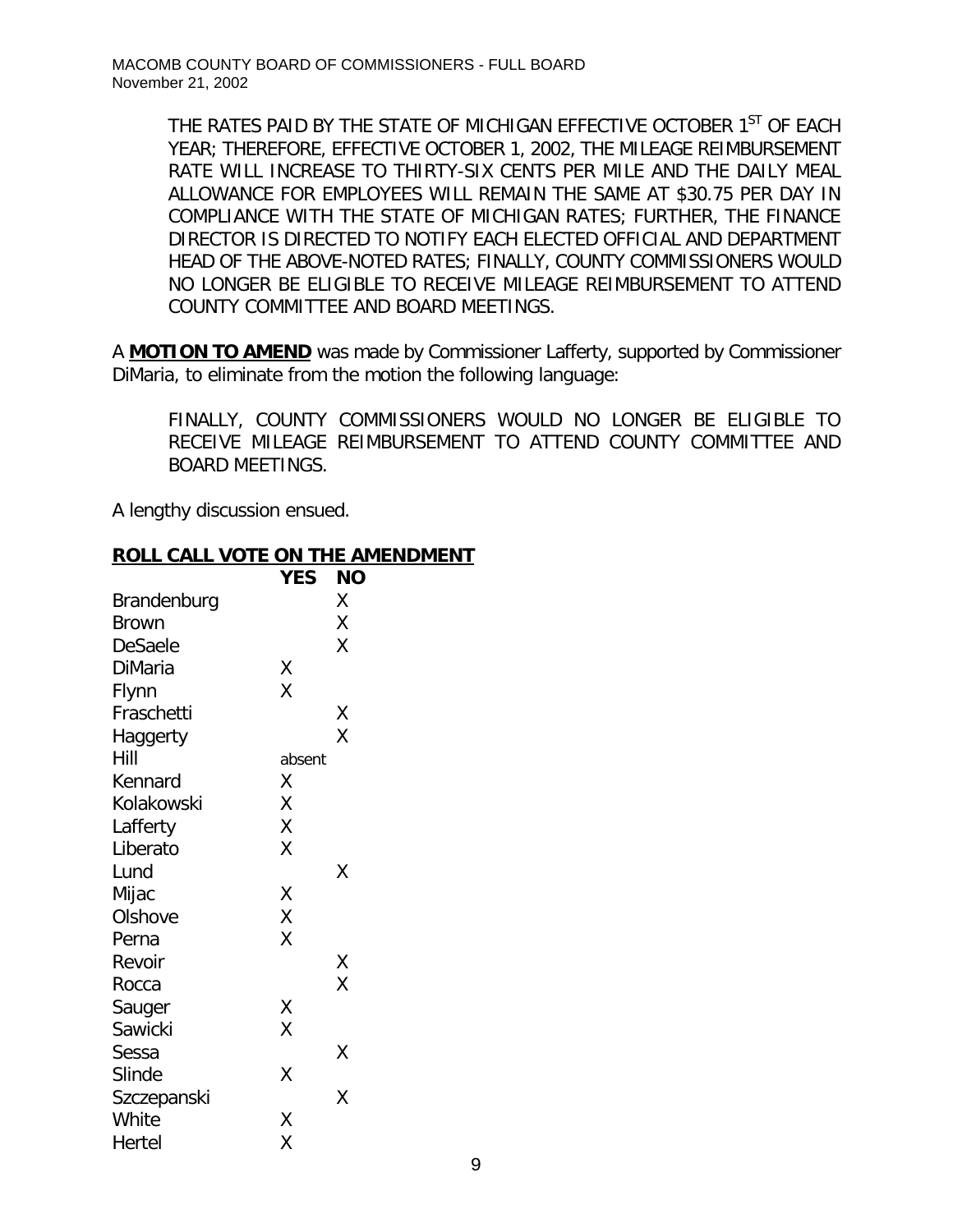### **TOTAL 14 10**

### **THE MOTION TO AMEND CARRIED.**

A **MOTION TO REFER THE AMENDED MOTION** back to committee was made by Commissioner Lund, supported by Commissioner Revoir.

#### **ROLL CALL VOTE TO REFER THE AMENDED MOTION BACK TO COMMITTEE**

|              | YES    | <b>NO</b> |
|--------------|--------|-----------|
| Brandenburg  | X      |           |
| <b>Brown</b> | Χ      |           |
| DeSaele      | X      |           |
| DiMaria      |        | Χ         |
| Flynn        |        | X         |
| Fraschetti   | Χ      |           |
| Haggerty     |        | Χ         |
| Hill         | absent |           |
| Kennard      | Χ      |           |
| Kolakowski   |        | Χ         |
| Lafferty     |        | X         |
| Liberato     |        | X         |
| Lund         | Χ      |           |
| Mijac        |        | Χ         |
| Olshove      |        | X         |
| Perna        |        | X         |
| Revoir       | Χ      |           |
| Rocca        | X      |           |
| Sauger       |        | Χ         |
| Sawicki      |        | X         |
| Sessa        | Χ      |           |
| Slinde       |        | Χ         |
| Szczepanski  | X      |           |
| White        |        | Χ         |
| Hertel       |        | Χ         |
| <b>TOTAL</b> | 10     | 14        |

### **THE MOTION TO REFER THE AMENDED MOTION BACK TO COMMITTEE FAILED.**

## 6. **AMENDED SEPARATED MOTION**

 *ADJUST THE MILEAGE REIMBURSEMENT RATE AND MEAL ALLOWANCE TO EQUATE THE RATES PAID BY THE STATE OF MICHIGAN EFFECTIVE OCTOBER 1ST OF EACH YEAR; THEREFORE, EFFECTIVE OCTOBER 1, 2002, THE MILEAGE REIMBURSEMENT RATE WILL INCREASE TO THIRTY-SIX CENTS PER MILE AND THE DAILY MEAL ALLOWANCE FOR EMPLOYEES WILL REMAIN THE SAME AT \$30.75 PER DAY IN COMPLIANCE WITH THE STATE OF MICHIGAN RATES; FURTHER, THE FINANCE DIRECTOR IS DIRECTED TO NOTIFY EACH ELECTED OFFICIAL AND DEPARTMENT*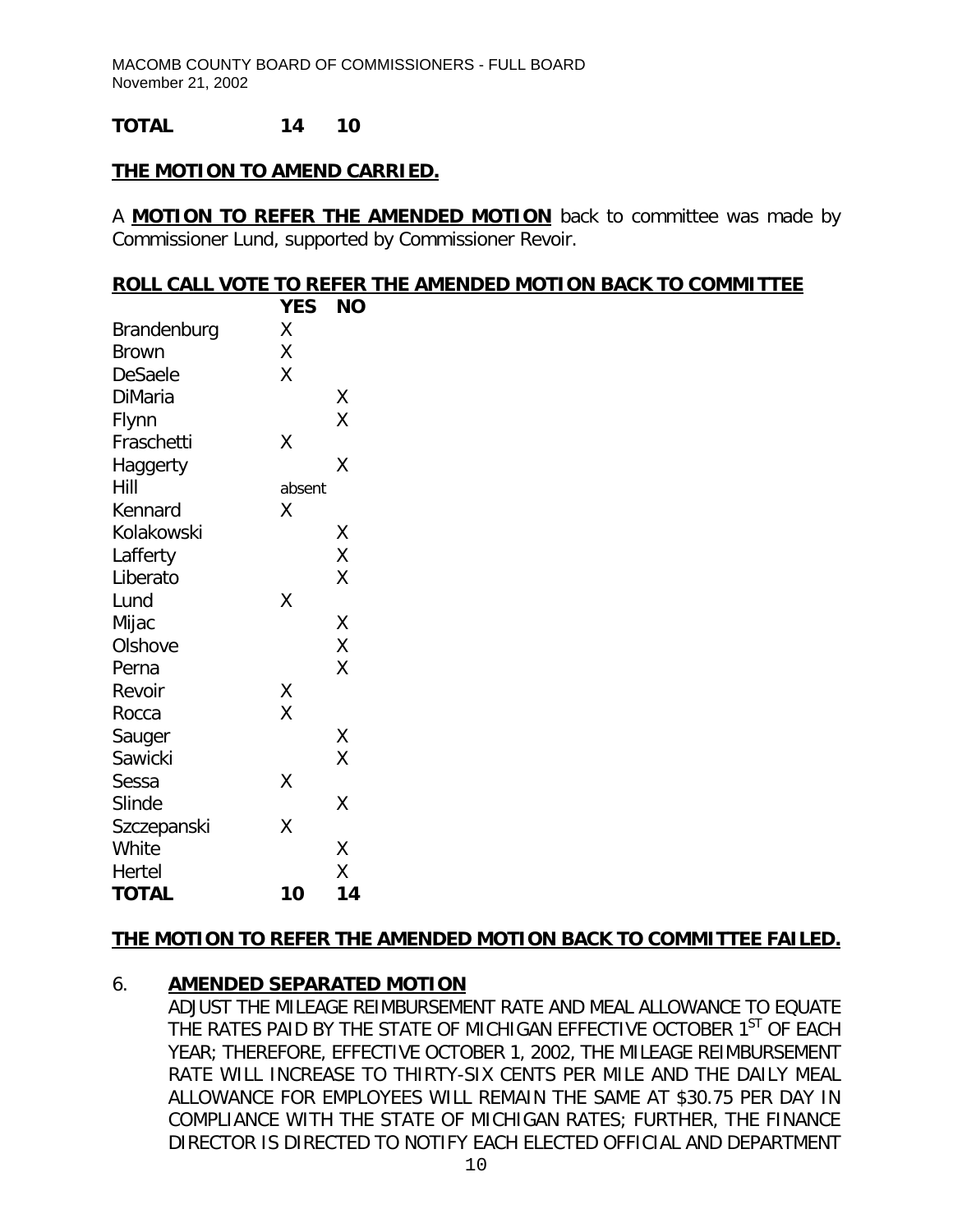*HEAD OF THE ABOVE-NOTED RATES.*

### **ROLL CALL VOTE ON THE MOTION AS AMENDED**

|              | <b>YES</b> | <b>NO</b> |
|--------------|------------|-----------|
| Brandenburg  |            | Χ         |
| <b>Brown</b> |            | Χ         |
| DeSaele      |            | Χ         |
| DiMaria      | Χ          |           |
| Flynn        | Χ          |           |
| Fraschetti   |            | Χ         |
| Haggerty     |            | X         |
| Hill         | absent     |           |
| Kennard      | Χ          |           |
| Kolakowski   | Χ          |           |
| Lafferty     | Χ          |           |
| Liberato     | Χ          |           |
| Lund         |            | Χ         |
| Mijac        | Χ          |           |
| Olshove      | Χ          |           |
| Perna        | Χ          |           |
| Revoir       |            | Χ         |
| Rocca        |            | X         |
| Sauger       | Χ          |           |
| Sawicki      | Χ          |           |
| Sessa        |            | Χ         |
| Slinde       | Χ          |           |
| Szczepanski  |            | Χ         |
| White        | Χ          |           |
| Hertel       | Χ          |           |
| <b>TOTAL</b> | 14         | 10        |

## **THE AMENDED MOTION CARRIED.**

## **BUDGET COMMITTEE – November 21, 2002**

The Clerk read the recommendations from the Budget Committee and a **MOTION** was made by Chairperson Brown, supported by Vice-Chairperson Sauger, to adopt the committee recommendations.

- 1. AMEND THE 2002 REGISTER OF DEEDS BUDGET BY \$175,000.00 TO COVER THE PROJECTED EXPENSES DUE TO THE NUMBER OF DOCUMENTS BEING RECORDED. THIS EXPENSE IS OFFSET BY THE INCREASE IN THE 2002 REGISTER OF DEEDS REVENUE-RECORDING FEES.
- 2. AMEND THE 2002 MARTHA T. BERRY, MEDICAL CARE FACILITY BUDGET FOR AGENCY NURSES EXPENSE BY \$572,000.00. THIS EXPENSE WILL BE OFFSET BY AN INCREASE IN REVENUE OF \$572,000.00, OF WHICH \$258,180.00 IS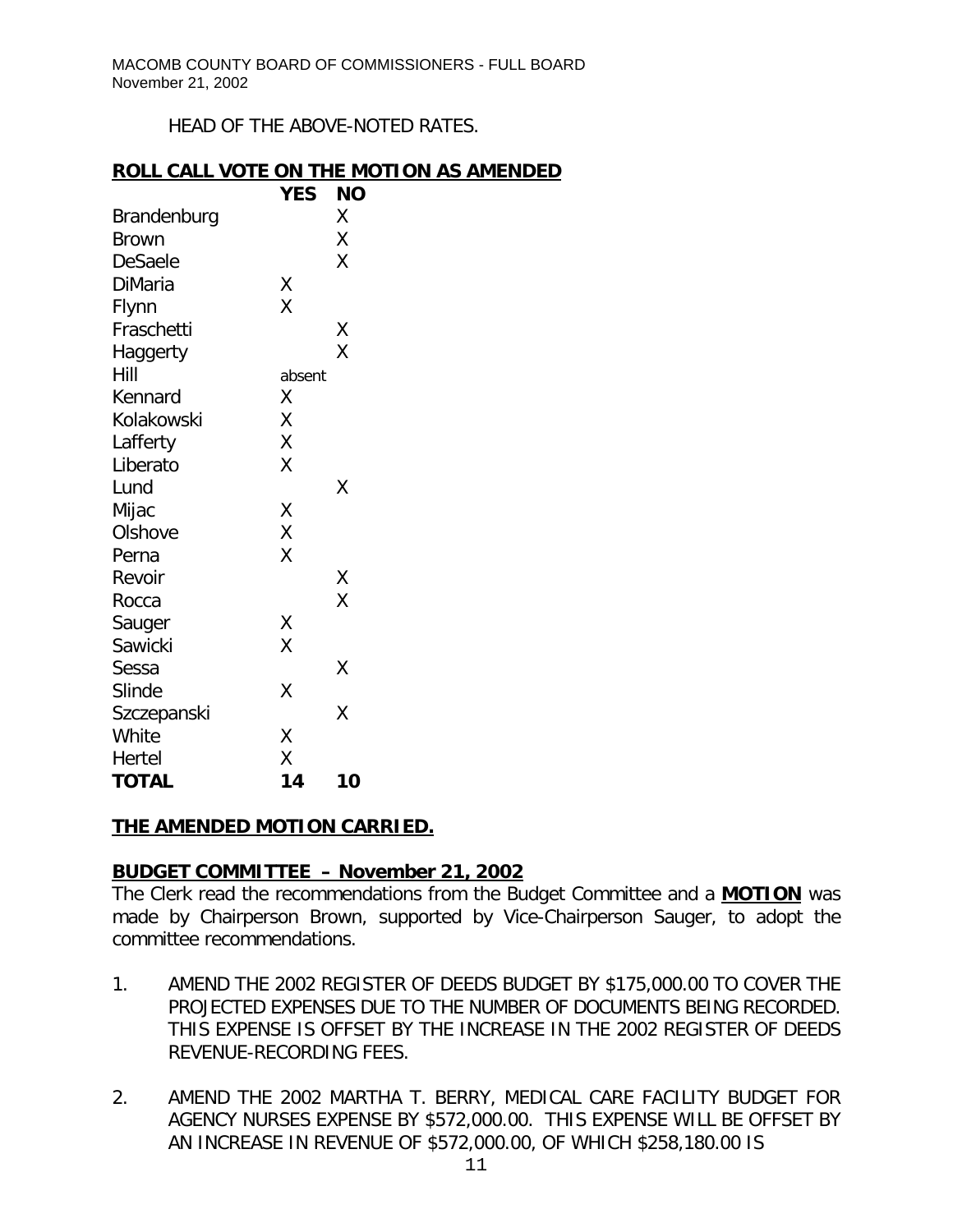MEDICAID/STATE REFUND FOR AN OVERPAYMENT AND \$313,820.00 IS INTERGOVERNMENTAL TRANSFER REVENUE, AS OUTLINED IN THE OCTOBER 15, 2002 MEMORANDUM FROM THE ADMINISTRATOR AT MARTHA T. BERRY, MEDICAL CARE FACILITY. THIS ACTION DOES NOT REQUIRE ANY ADDITIONAL COUNTY FUNDS.

- 3. APPROVE THE CORRECTIONS TO THE 2002 MACOMB COUNTY APPORTIONMENT REPORT FOR THE CITY OF EASTPOINTE, SHELBY TOWNSHIP AND WASHINGTON TOWNSHIP, AS A RESULT OF THE NOVEMBER 5, 2002 GENERAL ELECTION.
- 4. AUTHORIZE A 2002 PERFORMANCE BONUS OF \$437,910.00 AND A DIVIDEND OF \$159,240.00 (FOR A TOTAL BONUS PAYMENT OF \$597,150.00) TO RETIREES OF RECORD AS OF DECEMBER 31, 2001.
- 5. A MOTION WAS MADE BY SLINDE, SUPPORTED BY LAFFERTY, TO RECOMMEND THAT THE BOARD OF COMMISSIONERS AUTHORIZE THE MANAGEMENT INFORMATION SERVICES' DIRECTOR TO SUBMIT A LINK MICHIGAN REGIONAL TELECOMMUNICATIONS PLANNING GRANT APPLICATION, PROJECT NO. MEDC-113, TO MEDC COMMUNITY SERVICES FOR \$100,000.00, WITH A COUNTY MATCH OF \$35,000.00, OF WHICH NO COUNTY OR OTHER LOCAL FUNDS ARE TO BE EXPENDED PRIOR TO FORMAL GRANT AWARD; FUNDING IS AVAILABLE IN THE CONTINGENCY ACCOUNT.
- 6. APPROVE AN ADDITIONAL \$7,650.00 FOR EMPLOYEE P.C. TRAINING TO ACCOMMODATE THE REMAINING P.C. TRAINING REQUESTS FOR THE YEAR 2002 FROM THE VARIOUS COUNTY DEPARTMENTS; FUNDING IS AVAILABLE IN THE 2002 CONTINGENCY ACCOUNT.
- 7. CONCUR IN THE REQUEST OF CLINTON TOWNSHIP AND APPROVE AN APPROPRIATION OF \$2,600.00 FOR DEBRIS REMOVAL (CLINTON RIVER MAIN BRANCH); FUNDING IS AVAILABLE IN THE ENVIRONMENTAL PROBLEMS FOR LAKES AND RIVERS FUND.

# **THE MOTION CARRIED.**

# **RESOLUTIONS/TRIBUTES**

A **MOTION** was made by Commissioner Liberato, supported, by Commissioner White to adopt the Resolutions and Tributes in their entirety.

Commissioner Brandenburg asked to separate Resolution (b) Number 02-96. There were **NO** objections.

A vote was taken on the following:

Res. No. 02-93 Honoring Jim and Florence McCarthy  $-50<sup>th</sup>$  Wedding Anniversary (offered by Kolakowski; recommended by Community Services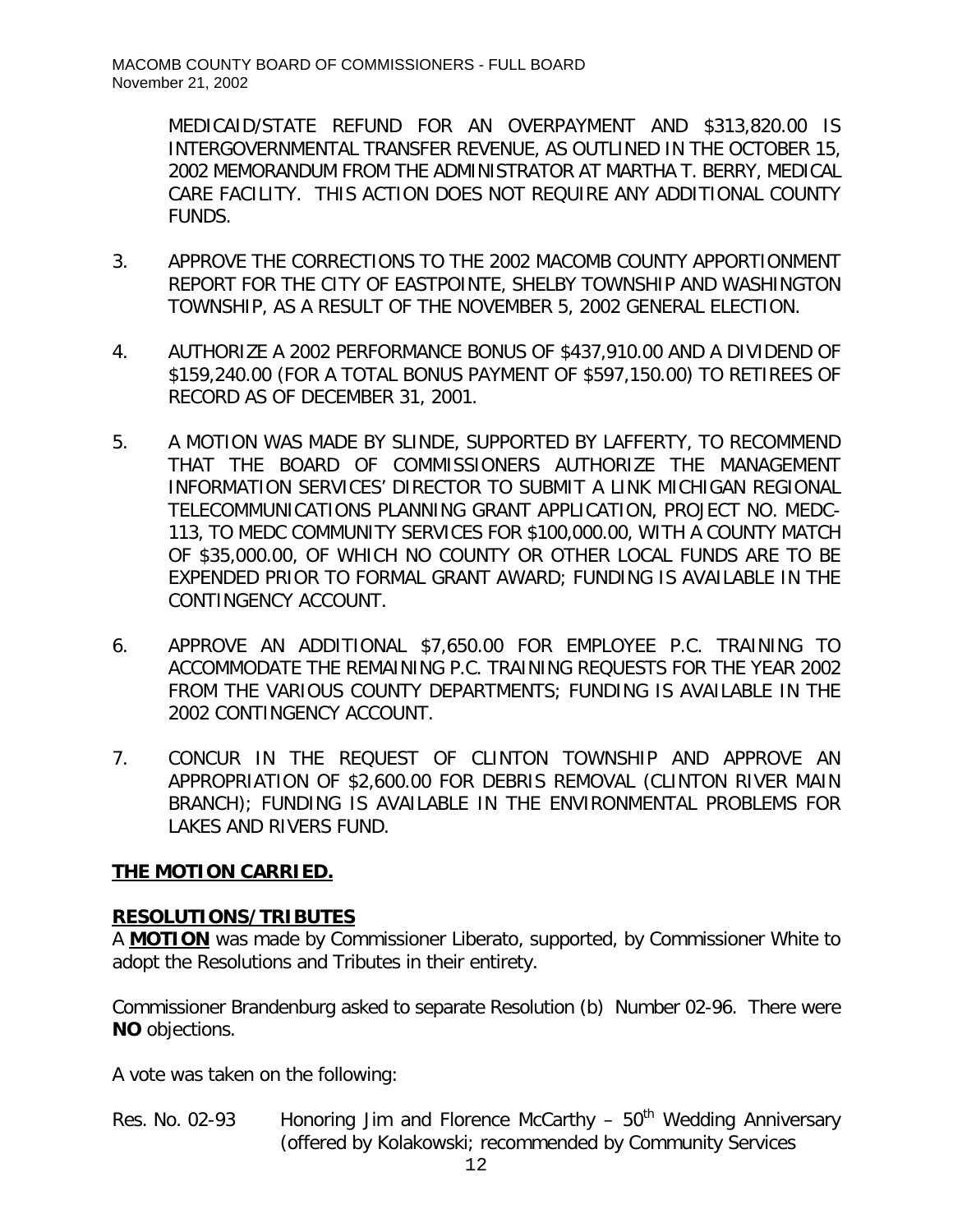MACOMB COUNTY BOARD OF COMMISSIONERS - FULL BOARD November 21, 2002

Committee on 11/12/02)

- Res. No. 02-94 Honoring Lidwina Ann Geiger  $100<sup>th</sup>$  Birthday (offered by Slinde; recommended by Personnel Committee on 11/18/02)
- Res. No. 02-92 Honoring Joseph and Nicolina Varicalli  $50<sup>th</sup>$  Wedding Anniversary (offered by Liberato; recommended by Personnel Committee on 11/18/02)
- Res. No. 02-91 Commending William French Eagle Scout (offered by Flynn; recommended by Budget Committee on 11/21/02; awaiting background information)
- Res. No. 02-95 Honoring Malcolm Hansen  $80<sup>th</sup>$  Birthday (offered by Flynn; recommended by Budget Committee on 11/21/02 awaiting background information)

### **THE MOTION CARRIED.**

### **SEPARATED RESOLUTION (b)**

Res. No. 02-96 Regarding Childhelp USA (recommended by Operational Services Committee on 11/15/02)

A **MOTION TO REFER BACK TO COMMITTEE** was made by Commissioner Brandenburg, supported by Commissioner Sessa.

A discussion ensued.

George Brumbaugh indicated any lease agreement negotiated would be brought back to full board for approval.

Commissioners Brandenburg, Sessa, DiMaria and Fraschetti expressed their reasons supporting the referral.

Commissioner Haggerty stated he supports the project but does not object to the referral.

Commissioners Kennard, Lund, Szczepanski, Brown, DeSaele, Mijac, White and Flynn expressed their reasons for opposing the referral.

### **ROLL CALL VOTE ON THE MOTION TO REFER**

|              | YES NO |   |  |
|--------------|--------|---|--|
| Brandenburg  | X      |   |  |
| <b>Brown</b> |        | X |  |
| DeSaele      |        | x |  |
| DiMaria      | x      |   |  |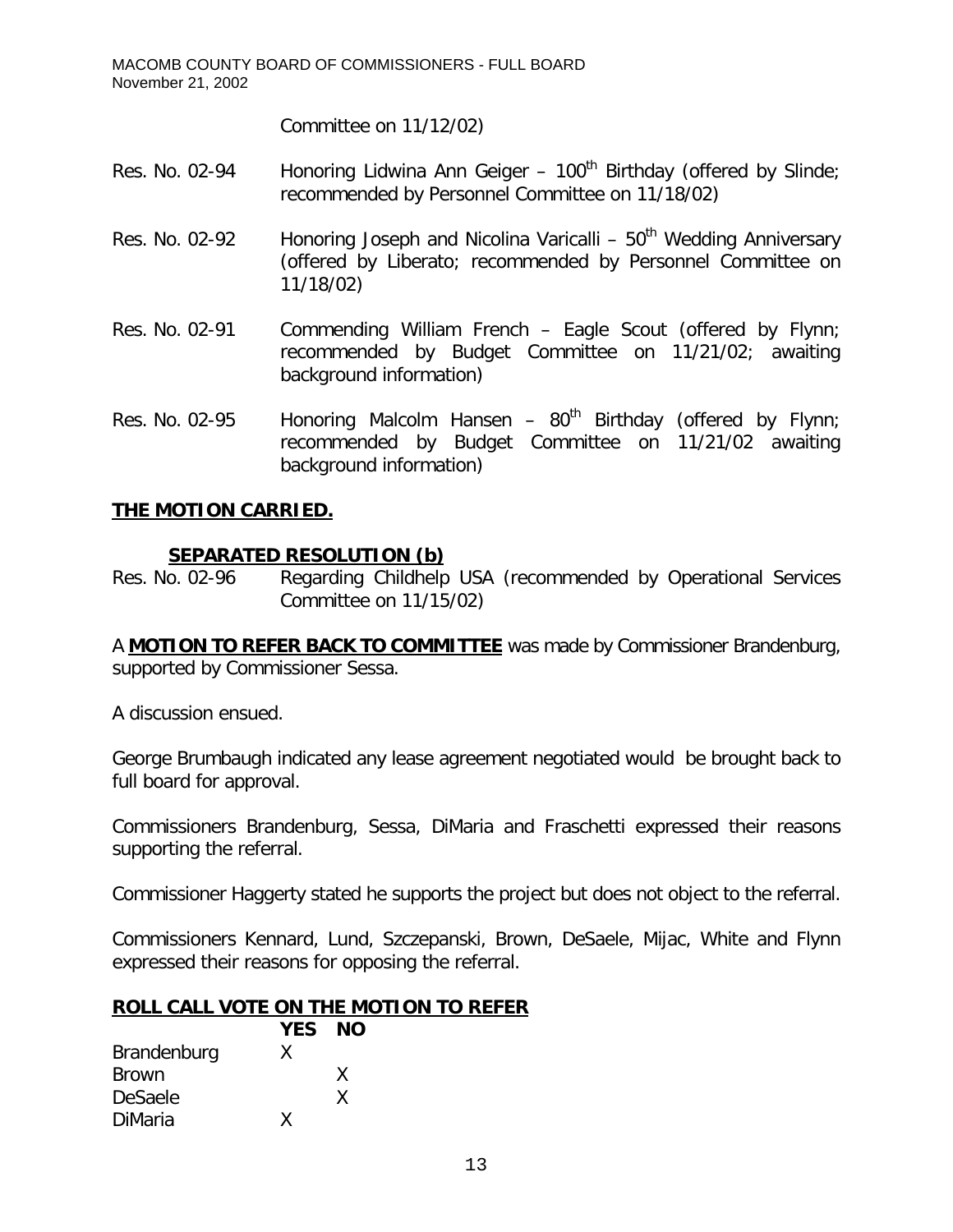| Flynn        |        | Χ  |
|--------------|--------|----|
| Fraschetti   | Χ      |    |
| Haggerty     |        | Χ  |
| Hill         | absent |    |
| Kennard      |        | Χ  |
| Kolakowski   |        | X  |
| Lafferty     |        | X  |
| Liberato     |        | Χ  |
| Lund         |        | X  |
| Mijac        |        | X  |
| Olshove      |        | Χ  |
| Perna        |        | X  |
| Revoir       | Χ      |    |
| Rocca        | X      |    |
| Sauger       |        | Χ  |
| Sawicki      |        | X  |
| Sessa        | Χ      |    |
| Slinde       |        | Χ  |
| Szczepanski  |        | X  |
| White        |        | X  |
| Hertel       |        | X  |
| <b>TOTAL</b> | 6      | 18 |

## **THE MOTION TO REFER BACK TO COMMITTEE FAILED.**

A **MOTION TO AMEND THE RESOLUTION** was made by Commissioner Lund, supported by Commissioner Szczepanski, as follows:

Page one - paragraph four - second line *from*: nominal *to:* fair market value

Page one – Item I - third line *from*: (forth-five years), nominal *to*: (forty-five years), fair market value

A vote was taken and the **MOTION TO AMEND**, and the **MOTION CARRIED**, with Commissioner Sessa voting **NO**.

The discussion continued on the motion as amended.

Representatives from Childhelp USA answered questions put forth by the board.

A **MOTION TO AMEND THE AMENDED RESOLUTION** was made by Commissioner Szczepanski, supported by Commissioner DiMaria, to add the following language: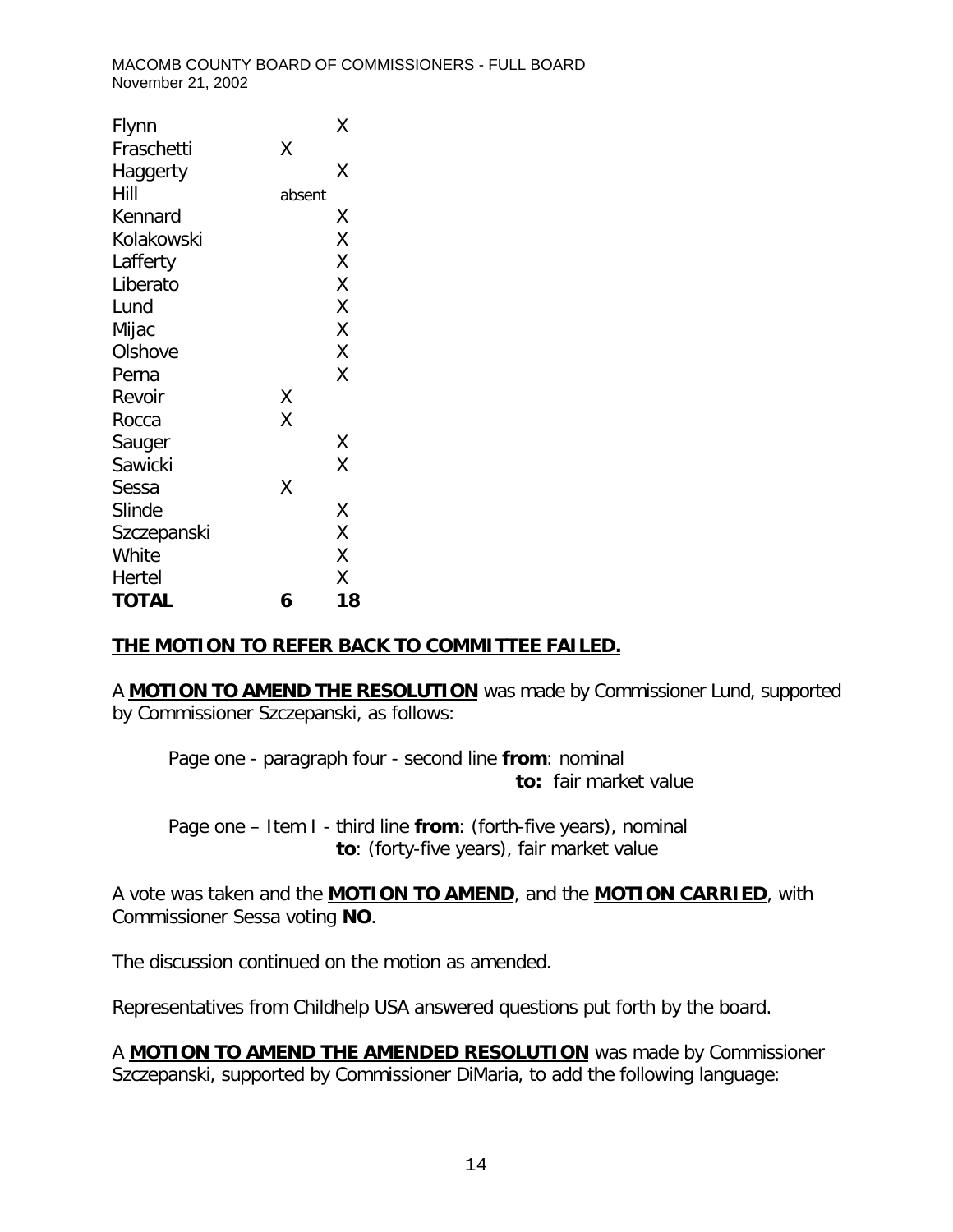**V**

*"That Childhelp USA while conducting all services or duties in and for the County of Macomb will abide by the same policy as the Macomb County Health Department regarding abortion or referrals for abortion."*

#### **THE MOTION TO AMEND THE AMENDED RESOLUTION CARRIED.**

OFFICIAL RESOLUTION OF THE BOARD OF COMMISSIONERS MACOMB COUNTY, MICHIGAN

#### A RESOLUTION REGARDING CHILDHELP USA

#### THE MACOMB COUNTY BOARD OF COMMISSIONERS OFFERS THE FOLLOWING RESOLUTION:

WHEREAS, the Macomb County Board of Commissioners has already recognized in Resolution 73 of 2001 that CHILDHELP USA is one of the largest and oldest national nonprofit organizations dedicated to the treatment, prevention and research of child abuse and neglect; and

WHEREAS, Resolution 73 of 2001 also recognized that the mission of the Greater Detroit Auxiliary of CHILDHELP USA is to work with existing local agencies to meet the physical, emotional and spiritual needs of abused and neglected children; and

WHEREAS, CHILDHELP USA seeks to establish a short term and long term residential treatment facility in Macomb County on a portion of real property owned by the County of Macomb which as been surveyed and appraised; and

WHEREAS, the Macomb County Board of Commissioners and CHILDHELP USA wish to enter into a long term (forty-five years), *fair market value* lease arrangement for the construction and maintaining by CHILDHELP USA of a residential treatment facility to help abused and neglected children in Southeast Michigan.

NOW THEREFORE, BE IT RESOLVED BY THE BOARD OF COMMISSIONERS, SPEAKING FOR AND ON BEHALF OF ALL COUNTY CITIZENS AS FOLLOWS:

I

That By These Presents, in furtherance of the Macomb County Board of Commissioners' support of CHILDHELP USA to establish a residential treatment facility in Macomb County, Michigan, a long term *(forty-five years), fair market value* lease will be entered into between the parties concerning the property whose legal description is (insert description):

II

That By These Presents, the County of Macomb will lease the property to CHILDHELP USA to be used only for the purpose of constructing and maintaining a short term and long term residential treatment facility for severely physically, sexually and mentally abused children. If the property is ever used for any other purpose, the lease shall expire and the property shall revert back to the control of the County of Macomb.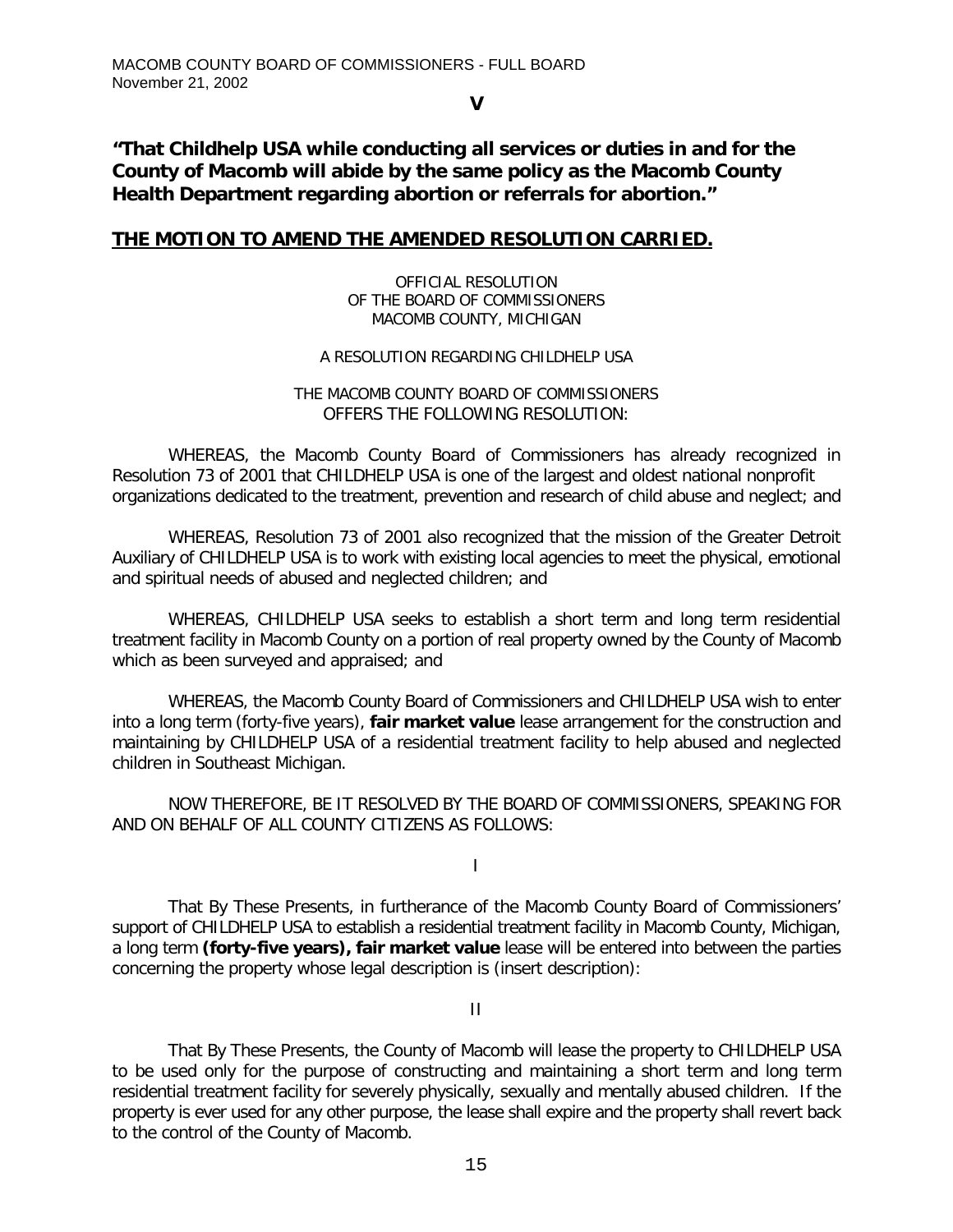#### III

That By These Presents, the terms of the lease shall also provide: that the County of Macomb lease the land to CHILDHELP USA for fair market value, as determined by the County appraisals, for the length of the lease term of the property, upon which CHILDHELP USA will make improvement approaching several million dollars; that CHILDHELP USA will have an option to renew the lease or to purchase the land; and that the buildings and activities of CHILDHELP USA will comply with applicable zoning requirements.

IV

Be It Further Resolved that representatives from the County of Macomb and CHILDHELP USA will work together to negotiate mutually acceptable lease terms consistent with this Resolution.

*V*

*That CHILDHELP USA while conducting all services or duties in and for the County of Macomb will abide by the same policy as the Macomb County Health Department regarding abortion or referrals for abortion.*

**THE RESOLUTION CARRIED AS AMENDED**, with Commissioners Sessa and Brandenburg voting **NO**.

### **ITEM WAIVED TO FULL BOARD BY PERSONNEL COMMITTEE**

a) RECOMMEND CITISTREET AND AETNA (ING) AS THE PROVIDERS FOR THE COUNTY'S 457 DEFERRED COMPENSATION PROGRAM.

A **MOTION TO REFER BACK TO COMMITTEE** was made by Commissioner Olshove, supported by Commissioner Lafferty.

A discussion ensued.

A vote was taken on the **MOTION TO REFER,** and the **MOTION FAILED**.

The discussion continued.

A **MOTION TO AMEND** was made by Commissioner Flynn, supported by Commissioner Kennard, to substitute Nationwide for Aetna (ING).

A hand vote was taken on the **MOTION TO AMEND**, was not 2/3's, and **THE MOTION FAILED.**

**THE MOTION CARRIED**, with Commissioners Flynn, Kennard, Slinde and Kolakowski voting **NO**.

### **REQUESTS TO PURCHASE PREVIOUS SERVICE TIME (7)**

A **MOTION** WAS MADE BY COMMISSIONER LIBERATO, SUPPORTED BY COMMISSIONER LAFFERTY TO APPROVE THE PURCHASE OF PREVIOUS SERVICE TIME OF THE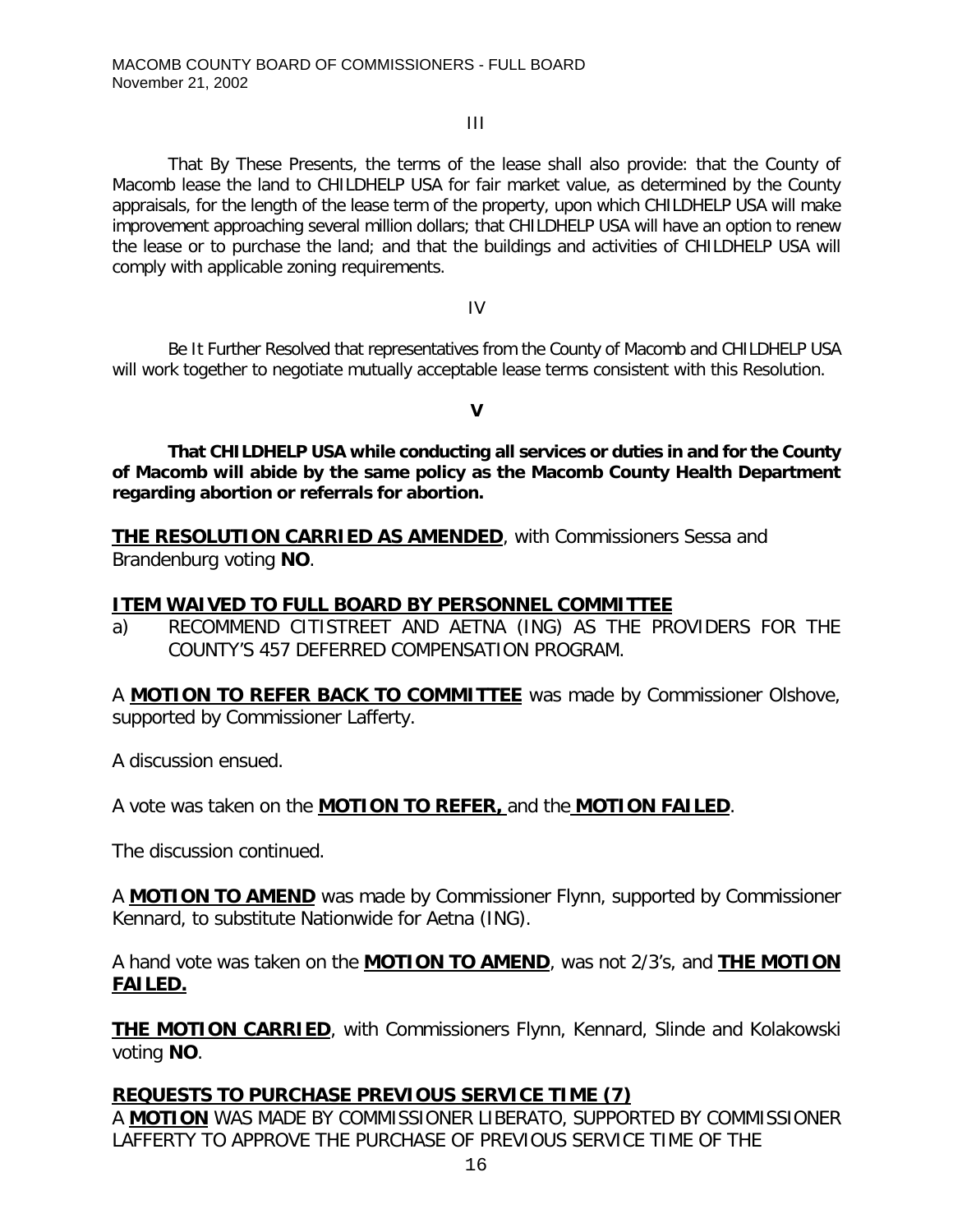FOLLOWING EMPLOYEES, *Donna Sutherland, George Stouter,Tim Flanigan, Sondra Van Camp, Kenneth Kuehnel, Mary Jane Magnus and Vickie Wangelin*, AND THE **MOTION CARRIED.**

### **APPOINTMENTS**

### a) **MACOMB COUNTY COMMUNITY CORRECTIONS ADVISORY BOARD**

A **MOTION** WAS MADE BY COMMISSIONER DIMARIA, SUPPORTED BY COMMISSIONER LAFFERTY, TO APPOINT PHILLIP VANHULLE AND MIKE ALEXANDER TO THE MACOMB COUNTY COMMUNITY CORRECTIONS ADVISORY BOARD BOTH OF WHICH ARE THREE-YEAR TERMS. **THE MOTION CARRIED.**

### **NEW BUSINESS**

Commissioner Lund announced the Rules Committee would be meeting in December to discuss Commissioner Kolakowski's amendment to Rule #2, Section A.

Commissioner White requested that Chairman Hertel or his designee be present at the negotiations with CHILDHELP USA.

Commissioner Flynn requested the Rules Committee consider a rule that once an Ad Hoc Committee is formed it should report back to the committee it came from before going to Full Board.

Commissioner Kolakowski indicated approximately four or five years ago, an Ad Hoc Committee was formed called Partnerships in Planning. The purpose was to investigate and report back the future needs of the county. A report was submitted two years ago and none of the commissioners have received a copy. She requested they all receive a copy.

Commissioner Hertel (out of chair) recommended the Rules Committee form a Citizen History Commission to highlight and preserve the history of Macomb County.

### **PUBLIC PARTICIPATION**

### *Pamela Gilbert O'Sullivan, Chesterfield Township*

Supports the idea of a Historical Commission being formed to preserve the history of Macomb County.

### *Jim Casser, President, Fraser Flying Club*

Concerned that the Flying Club would lose their lease if CHILDHELP USA lease is approved.

## *John Staliger, T-Mobile*

Spoke regarding Motion #2 from Operational Services Committee the amendment to the lease agreement between the county and T-Mobile.

## **ROLL CALL ATTENDANCE**

| Ralph A. Liberato  | District 1 |
|--------------------|------------|
| Marvin Sauger      | District 2 |
| Phillip A. DiMaria | District 3 |
|                    |            |